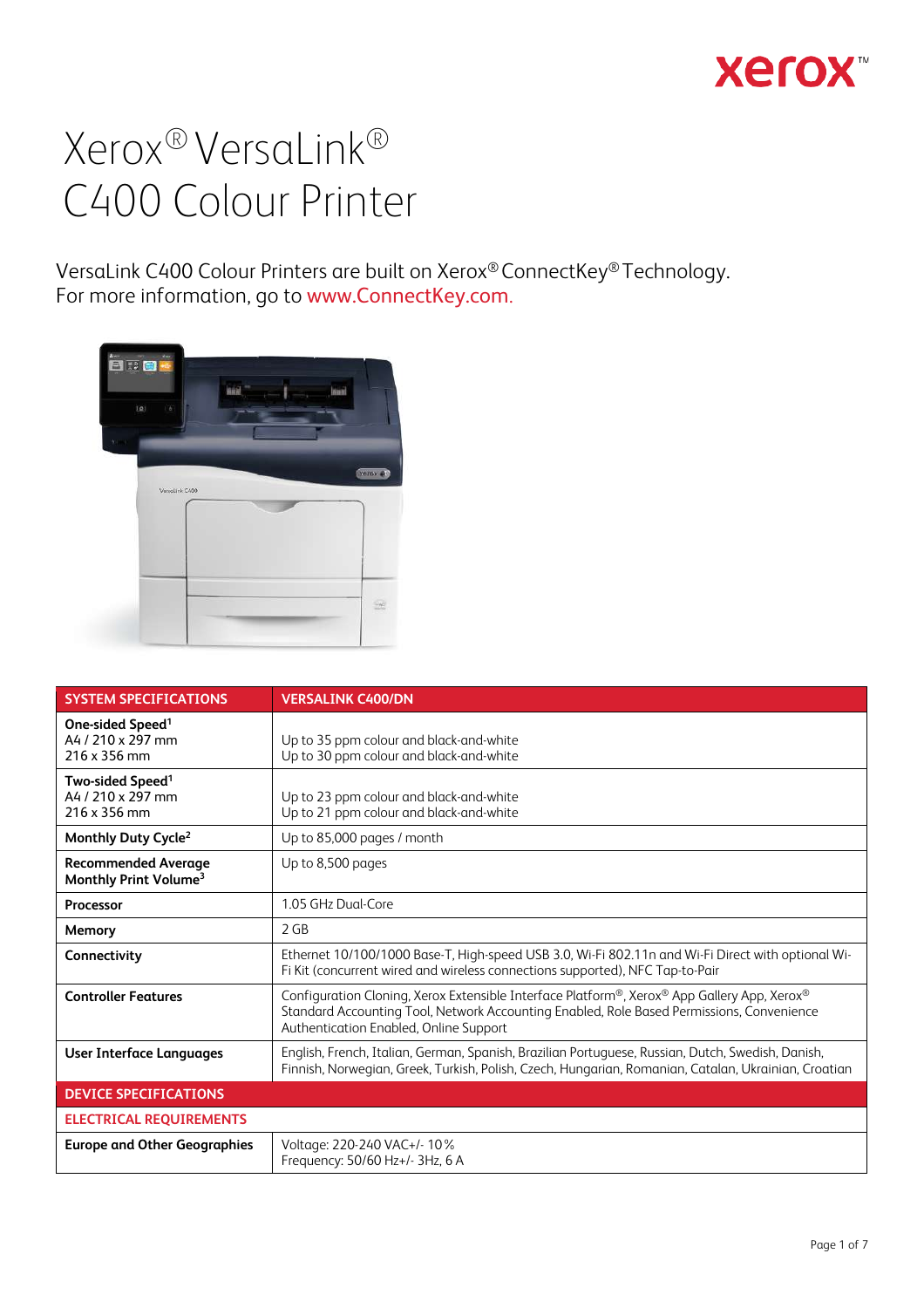| <b>POWER CONSUMPTION</b>                                                             |                                                                                            |                                                           |               |               |
|--------------------------------------------------------------------------------------|--------------------------------------------------------------------------------------------|-----------------------------------------------------------|---------------|---------------|
| <b>Continuous Printing4</b>                                                          | 705 watts or less                                                                          |                                                           |               |               |
| Ready / Standby Mode <sup>4</sup>                                                    | 76 watts or less                                                                           |                                                           |               |               |
| <b>Energy Saver / Sleep Mode</b> <sup>4</sup>                                        | 4 watts or less                                                                            |                                                           |               |               |
| <b>OPERATING ENVIRONMENT</b>                                                         |                                                                                            |                                                           |               |               |
| <b>Required Temperature Range</b><br>(Storage)                                       | $0^\circ$ C to 35 $^\circ$ C                                                               |                                                           |               |               |
| <b>Required Temperature Range</b><br>(Operating)                                     | 10° C to 32° C                                                                             |                                                           |               |               |
| <b>Required Relative Humidity</b>                                                    | 10% to 85%                                                                                 |                                                           |               |               |
| <b>Sound Power Levels</b><br>Operating<br>Standby                                    | $6.88 B(A)$ or less<br>5.0 B(A) or less                                                    |                                                           |               |               |
| <b>Sound Pressure Levels</b><br>Operating<br>Standby                                 | 53.1 dB(A) or less<br>29.2 dB(A) or less                                                   |                                                           |               |               |
| Boot Time (from Off to UI<br>Ready)                                                  | As fast as 60 seconds                                                                      |                                                           |               |               |
| <b>Warm-up Time (from Sleep to</b><br>UI Ready)                                      | As fast as 6 seconds                                                                       |                                                           |               |               |
| <b>DIMENSIONS AND WEIGHT</b><br>(UNPACKAGED)                                         | <b>WIDTH</b>                                                                               | <b>DEPTH</b>                                              | <b>HEIGHT</b> | <b>WEIGHT</b> |
| VersaLink C400/N and DN                                                              | 491 mm                                                                                     | 488 mm                                                    | 399 mm        | 26 kg         |
| 550-sheet Paper Tray                                                                 | 427 mm                                                                                     | 485 mm                                                    | 138 mm        | 3.9 kg        |
| <b>DIMENSIONS AND WEIGHT</b><br>(PACKAGED)                                           | <b>WIDTH</b>                                                                               | <b>DEPTH</b>                                              | <b>HEIGHT</b> | <b>WEIGHT</b> |
| VersaLink C400/N and DN                                                              | 627 mm                                                                                     | 638 mm                                                    | 526 mm        | 30.45 kg      |
| 550-sheet Paper Tray                                                                 | 590 mm                                                                                     | 544 mm                                                    | 241 mm        | 5.3 kg        |
| SYSTEM CERTIFICATION/REGULATORY COMPLIANCE                                           |                                                                                            |                                                           |               |               |
| To view the latest list of certifications, go to www.xerox.com/OfficeCertifications. |                                                                                            |                                                           |               |               |
| <b>PRINT</b>                                                                         |                                                                                            |                                                           |               |               |
| <b>First-print-out Time</b>                                                          |                                                                                            | As fast as 13 seconds Colour / 12 seconds black-and-white |               |               |
| <b>Print Resolution</b>                                                              | Up to 600 x 600 x 8 dpi (enhanced)                                                         |                                                           |               |               |
| <b>Page Description Languages</b>                                                    | PCL® 5e, 6<br>PDF<br><b>XPS</b><br>TIFF<br><b>JPEG</b><br>$HP-GL$<br>Adobe® PostScript® 3™ |                                                           |               |               |
| <b>Maximum Print Area</b>                                                            | 4 mm from edge of paper                                                                    |                                                           |               |               |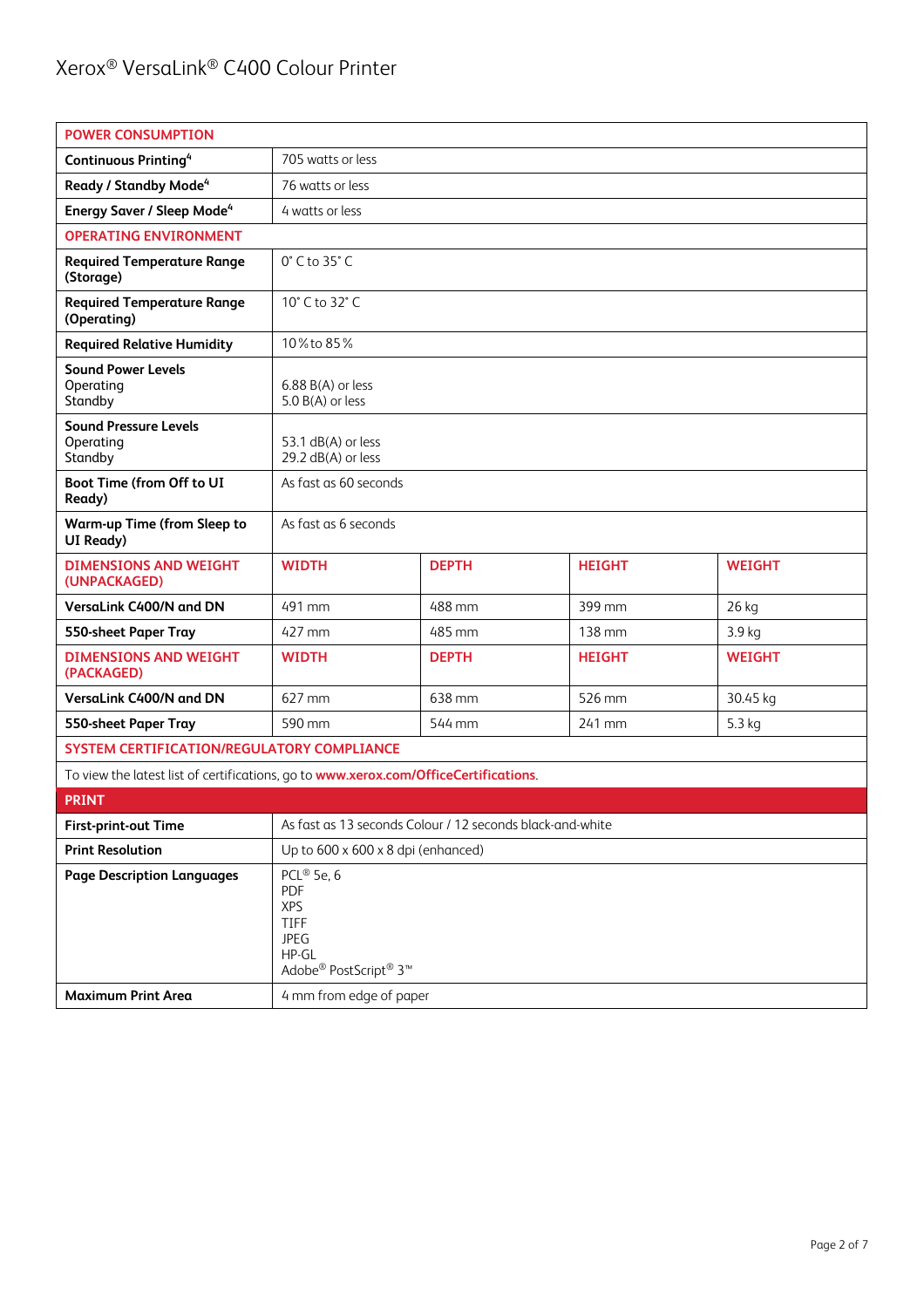| <b>Print Features</b>                               | <b>Application Defaults</b><br>Banner Pages Enable / Disable<br><b>Bi-directional Real-time Status</b><br><b>Booklet Layout</b><br>Colour Adjustments (lightness, contrast, saturation, colour balance)<br><b>Colour Correction</b><br>Draft Mode<br>Fit to new paper size<br>Job Identification (Print ID or Banner, Print ID in margins on first page only or all pages)<br>Job Monitoring (Client or Local User Interface)<br>N-up Page Layout (up to 16 pages per sheet)<br>Paper Selection by Attribute<br><b>Personal Print</b><br>Print Around Enable / Disable<br>Print from USB<br>Run Black<br>Sample Set<br>Saved Job<br>Scaling<br>Secure Print<br>Skip Blank Pages<br>Special Pages (exception page programming: covers, inserts, exceptions pages)<br>Store and Recall Driver Settings<br>Stored Jobs Deletion<br>Two-sided Printing (as default - DN configuration)<br>Watermark (predefined and custom)<br><b>Earth Smart Driver Settings</b> |
|-----------------------------------------------------|---------------------------------------------------------------------------------------------------------------------------------------------------------------------------------------------------------------------------------------------------------------------------------------------------------------------------------------------------------------------------------------------------------------------------------------------------------------------------------------------------------------------------------------------------------------------------------------------------------------------------------------------------------------------------------------------------------------------------------------------------------------------------------------------------------------------------------------------------------------------------------------------------------------------------------------------------------------|
| <b>Print from USB</b>                               | Allows walk-up printing from Type A USB port<br>Supports direct printing from computer via Type B USB port<br>Supported file formats: PDF, JPEG, TIFF, XPS, PDF/A                                                                                                                                                                                                                                                                                                                                                                                                                                                                                                                                                                                                                                                                                                                                                                                             |
| <b>Operating Systems</b>                            | Windows <sup>®</sup> 7, 8, 8.1, 10<br>Windows Server 2008 SP2, Server 2008 R2 SP1, Server 2012, Server 2012 R2, Server 2016<br>macOS <sup>®</sup> 10.11, 10.12, 10.13<br>Citrix®<br>Redhat <sup>®</sup> Enterprise Linux <sup>®</sup><br>Fedora Core<br>IBM <sup>®</sup> AIX <sup>®</sup><br>$HP-UX^{\circledR}$<br>Oracle <sup>®</sup> Solaris<br><b>SUSE®</b><br>SAP <sup>®</sup><br>Note: For information about supported versions for the above operating systems, please visit our<br>Drivers & Downloads page and specify your device at www.support.xerox.com.                                                                                                                                                                                                                                                                                                                                                                                         |
| <b>Fonts</b>                                        | PostScript fonts: 136<br>PCL fonts: 83                                                                                                                                                                                                                                                                                                                                                                                                                                                                                                                                                                                                                                                                                                                                                                                                                                                                                                                        |
| Xerox <sup>®</sup> Global Print Driver <sup>®</sup> | A truly universal print driver that lets IT administrators install, upgrade and manage Xerox® and non-<br>Xerox® devices from a single driver. It provides a consistent, easy-to-use interface for end-users,<br>reducing the number of support calls, and simplifying print services management.                                                                                                                                                                                                                                                                                                                                                                                                                                                                                                                                                                                                                                                             |
| Xerox <sup>®</sup> Pull Print Driver                | Makes it easy for IT managers to qualify, deploy and manage all print devices using a single driver<br>in a Pull Print environment. Uses a single queue and single driver. The Xerox® Pull Print Driver extends<br>convenience across a broad range of printing assets. IT administrators no longer need to manage<br>and configure multiple drivers. Used in conjunction with Equitrac Office®, Ysoft® SafeQ®, Pharos®<br>and others.                                                                                                                                                                                                                                                                                                                                                                                                                                                                                                                        |
| MOBILE SOLUTIONS AND MOBILE DEVICE APPS             |                                                                                                                                                                                                                                                                                                                                                                                                                                                                                                                                                                                                                                                                                                                                                                                                                                                                                                                                                               |
| Apple <sup>®</sup> AirPrint <sup>®</sup>            | Print email, photos and important office documents directly from an Apple iPhone® or iPad® with no<br>drivers to install and no cables to connect. With AirPrint, an iPhone or iPad automatically locates and<br>connects to the AirPrint-enabled device over the office Wi-Fi network.                                                                                                                                                                                                                                                                                                                                                                                                                                                                                                                                                                                                                                                                       |
| Google Cloud Print <sup>™</sup>                     | Google Cloud Print connects print devices to the web, enabling users to print the applications they<br>use every day from smartphones, tablets, Chromebook™ notebook computers and any other web-<br>connected device.                                                                                                                                                                                                                                                                                                                                                                                                                                                                                                                                                                                                                                                                                                                                        |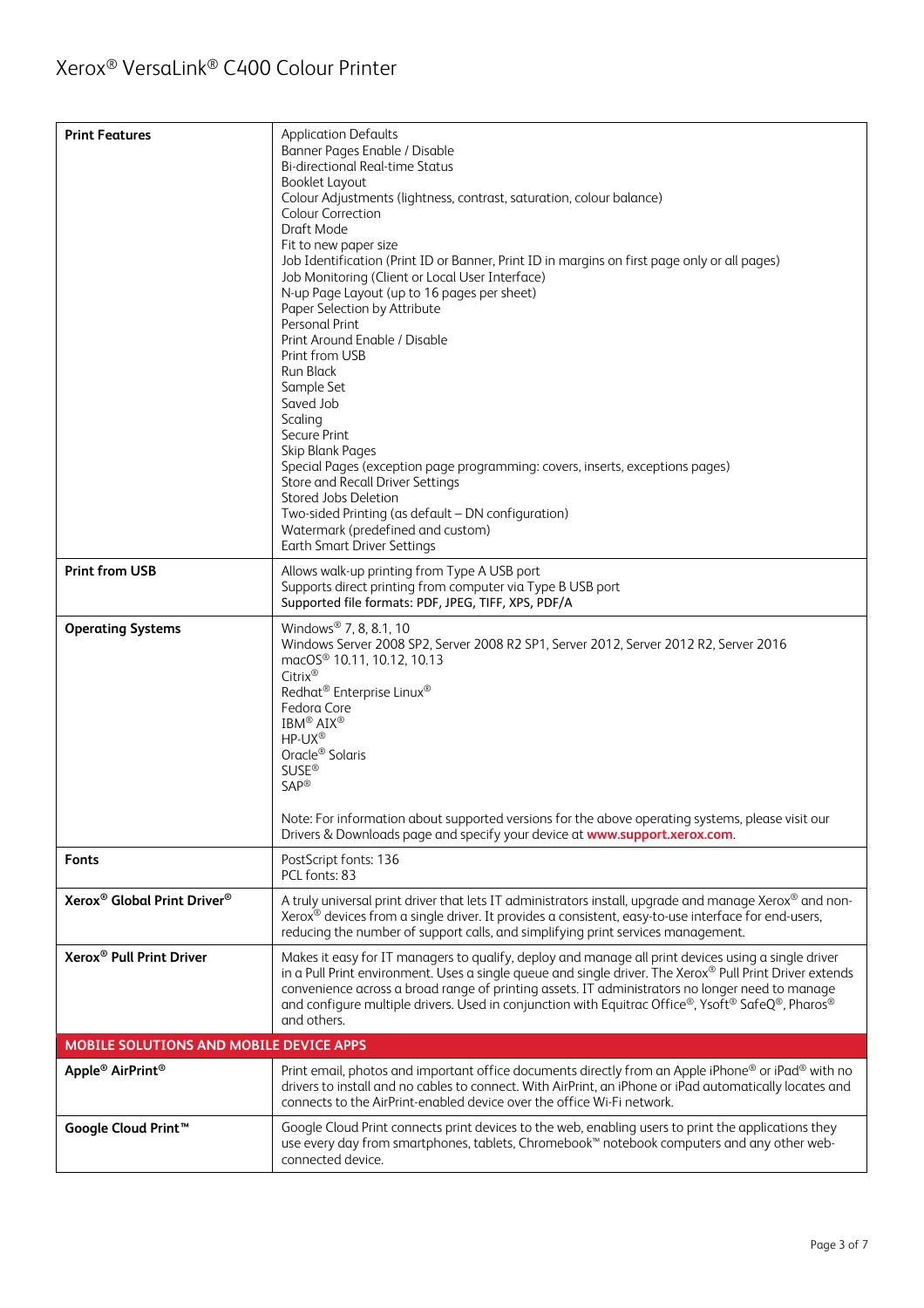| Xerox <sup>®</sup> @PrintByXerox App                                                                                        | @printbyXerox App is a free service that allows secure printing from any email-enabled device<br>(computer, phone, tablet, iOS, Android <sup>™</sup> , Google® Chromebook™ and more) to a Xerox® printer or<br>MFP using a single email address with no IT intervention. No training is needed. End-users simply<br>send attachments to the email address, and release them at the MFP panel.                                                                                                                                                                                                                                                                                                                                                                            |  |  |
|-----------------------------------------------------------------------------------------------------------------------------|--------------------------------------------------------------------------------------------------------------------------------------------------------------------------------------------------------------------------------------------------------------------------------------------------------------------------------------------------------------------------------------------------------------------------------------------------------------------------------------------------------------------------------------------------------------------------------------------------------------------------------------------------------------------------------------------------------------------------------------------------------------------------|--|--|
| Xerox <sup>®</sup> Print Service Plug-in for<br>Android <sup>™</sup> (Free at Google Play <sup>™</sup><br>Store)            | The Xerox® Print Service Plug-in for Android KitKat (4.4 or greater) devices streamlines mobile<br>printing without third-party apps or additional print drivers.<br>You can easily print photos, Web pages and documents when your mobile device is connected to<br>printers or multifunction printers using a wireless network. A robust print option set includes two-<br>sided printing, stapling and secure code release. A free download is available from the Google Play™<br>store.                                                                                                                                                                                                                                                                              |  |  |
| Xerox <sup>®</sup> Print Management<br>and Mobility Suite, Xerox®<br><b>Print Management and</b><br><b>Mobility Service</b> | Xerox® Print Management and Mobility Suite is a modular set of workflows designed to save<br>customers time and money by providing effective control over their print fleet, while enabling worker<br>productivity and mobility through a set of robust workflows. Xerox enables ultimate customer<br>flexibility by offering these capabilities in both an on-premises server version and with a cloud based-<br>version of this solution.                                                                                                                                                                                                                                                                                                                              |  |  |
| <b>SOFTWARE SOLUTIONS</b>                                                                                                   |                                                                                                                                                                                                                                                                                                                                                                                                                                                                                                                                                                                                                                                                                                                                                                          |  |  |
| Xerox <sup>®</sup> ConnectKey <sup>®</sup> Apps<br>(Found at the Xerox® App<br>Gallery)                                     | Increase user productivity by simplifying and shortening everyday tasks. Unlike traditional software,<br>ConnectKey Apps do not require a dedicated server, PC or IT resource. Instead, simply download<br>these lightweight, serverless ConnectKey Apps to the ConnectKey-enabled device.                                                                                                                                                                                                                                                                                                                                                                                                                                                                               |  |  |
| <b>SECURITY</b>                                                                                                             |                                                                                                                                                                                                                                                                                                                                                                                                                                                                                                                                                                                                                                                                                                                                                                          |  |  |
| <b>Security Features</b>                                                                                                    | <b>Access Controls</b><br>AES 256-bit Encryption<br>Audit Log<br>Certificate Path Validation<br>Certificate Revocation List (CRL)/Status Protocol (OCSP)<br>Detection of external programme falsification (XCP Plug-in)<br>Cisco <sup>®</sup> Identity Services Engine (ISE) Integration<br>Domain Filtering<br>FIPS 140-2<br>Firmware Verification<br>Immediate Disk Overwrite*<br>IP Address Filtering<br><b>IPsec</b><br>Network Authentication<br>Port Filtering<br>Pre-installed Self-Signed Certificates<br><b>Role Based Permissions</b><br>Secure Print<br>Security Certificate Management<br>Smart Card Enablement (CAC/PIV/.NET)<br>SNMP <sub>v3</sub><br>Status Protocol (OCSP)<br>TLS/SSL<br>Trusted Platform Module (TPM)<br>*Requires HDD/Productivity Kit |  |  |
| <b>ACCOUNTING</b>                                                                                                           |                                                                                                                                                                                                                                                                                                                                                                                                                                                                                                                                                                                                                                                                                                                                                                          |  |  |
|                                                                                                                             | XEROX <sup>®</sup> STANDARD ACCOUNTING TOOL / NETWORK ACCOUNTING (STANDARD)                                                                                                                                                                                                                                                                                                                                                                                                                                                                                                                                                                                                                                                                                              |  |  |
| Tracking                                                                                                                    | Print usage                                                                                                                                                                                                                                                                                                                                                                                                                                                                                                                                                                                                                                                                                                                                                              |  |  |
| Accounting                                                                                                                  | Xerox <sup>®</sup> Standard Accounting Tool<br>Up to 1,000 User Accounts without HDD<br>Up to 9,999 User Accounts with HDD<br>Up to 500 General accounts                                                                                                                                                                                                                                                                                                                                                                                                                                                                                                                                                                                                                 |  |  |
|                                                                                                                             | Network Accounting (Job Based Accounting)<br>Up to 1,000 User IDs; Up to 1,000 Account IDs without HDD<br>Up to 60,000 User IDs; Up to 60,000 Account IDs with HDD<br>Up to 14,000 accounting records (transactions)                                                                                                                                                                                                                                                                                                                                                                                                                                                                                                                                                     |  |  |
| Features                                                                                                                    | Administrator can manage the feature via the Embedded Web Server.                                                                                                                                                                                                                                                                                                                                                                                                                                                                                                                                                                                                                                                                                                        |  |  |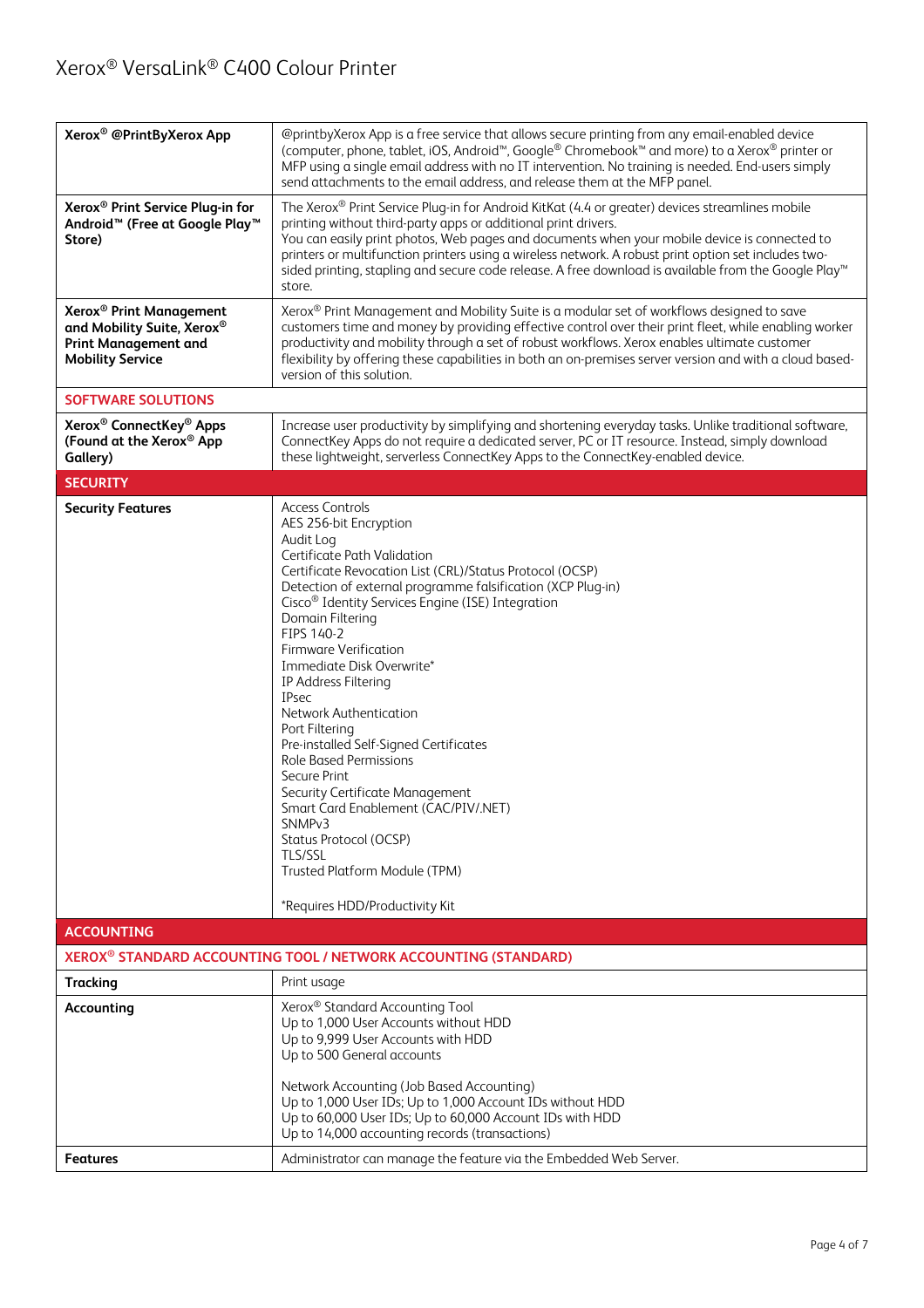| ACCOUNTING OPTIONS - NETWORK ACCOUNTING (ALLOWS CENTRAL SERVER TO MANAGE ALL ACCOUNTING) |                                                                                                                                                                                                                                                                                                                                                                                                                                                                                                                                                                                                |                                                                   |                                                                   |  |
|------------------------------------------------------------------------------------------|------------------------------------------------------------------------------------------------------------------------------------------------------------------------------------------------------------------------------------------------------------------------------------------------------------------------------------------------------------------------------------------------------------------------------------------------------------------------------------------------------------------------------------------------------------------------------------------------|-------------------------------------------------------------------|-------------------------------------------------------------------|--|
|                                                                                          | • Enhanced network accounting with up to the minute data on how the system is being used<br>• Comprehensive management and enterprise scale tracking and reporting of device usage<br>. Numerous solutions are available through Xerox Alliance Partners. For details visit www.xerox.com<br>• Security enhancements include simultaneous support for HTTP/HTTPS protocols<br>• Device requests account authentication from third party server enabling larger databases of users<br>and accounts<br>• Accept Authentication Login at control panel and pass to third party Networking Account |                                                                   |                                                                   |  |
| <b>PAPER HANDLING</b>                                                                    |                                                                                                                                                                                                                                                                                                                                                                                                                                                                                                                                                                                                |                                                                   |                                                                   |  |
| <b>BYPASS TRAY</b>                                                                       |                                                                                                                                                                                                                                                                                                                                                                                                                                                                                                                                                                                                |                                                                   |                                                                   |  |
| Capacity <sup>5</sup>                                                                    | 150 sheets                                                                                                                                                                                                                                                                                                                                                                                                                                                                                                                                                                                     |                                                                   |                                                                   |  |
| <b>Sizes</b>                                                                             |                                                                                                                                                                                                                                                                                                                                                                                                                                                                                                                                                                                                | Custom sizes: 76.2 x 127 mm to 216 x 356 mm                       |                                                                   |  |
| Weights<br>One-sided:<br>Two-sided:                                                      | 60 to 220 gsm<br>60 to 163 gsm                                                                                                                                                                                                                                                                                                                                                                                                                                                                                                                                                                 |                                                                   |                                                                   |  |
| <b>Types</b>                                                                             | Plain<br>Lightweight Cardstock<br>Cardstock<br>Hole Punched<br>Recycled                                                                                                                                                                                                                                                                                                                                                                                                                                                                                                                        | Pre-Printed<br>Letterhead<br>Bond<br>Lightweight Glossy Cardstock | <b>Glossy Cardstock</b><br>Labels<br>Envelopes<br>Custom          |  |
| <b>TRAY 1</b>                                                                            |                                                                                                                                                                                                                                                                                                                                                                                                                                                                                                                                                                                                |                                                                   |                                                                   |  |
| Capacity <sup>5</sup>                                                                    | 550 sheets                                                                                                                                                                                                                                                                                                                                                                                                                                                                                                                                                                                     |                                                                   |                                                                   |  |
| <b>Sizes</b>                                                                             | Custom sizes: 148 x 210 mm to 216 x 356 mm                                                                                                                                                                                                                                                                                                                                                                                                                                                                                                                                                     |                                                                   |                                                                   |  |
| Weights<br>One-sided:<br>Two-sided:                                                      | 60 to 220 gsm<br>60 to 163 gsm                                                                                                                                                                                                                                                                                                                                                                                                                                                                                                                                                                 |                                                                   |                                                                   |  |
| <b>Types</b>                                                                             | Plain<br>Lightweight Cardstock<br>Cardstock<br>Hole Punched                                                                                                                                                                                                                                                                                                                                                                                                                                                                                                                                    | Recycled<br>Pre-Printed<br>Letterhead<br>Bond                     | Lightweight Glossy Cardstock<br><b>Glossy Cardstock</b><br>Custom |  |
| <b>OPTIONAL TRAY 2</b>                                                                   |                                                                                                                                                                                                                                                                                                                                                                                                                                                                                                                                                                                                |                                                                   |                                                                   |  |
| Capacity <sup>5</sup>                                                                    | 550 sheets                                                                                                                                                                                                                                                                                                                                                                                                                                                                                                                                                                                     |                                                                   |                                                                   |  |
| <b>Sizes</b>                                                                             | Custom Sizes: 148 x 210 mm to 216 x 356 mm                                                                                                                                                                                                                                                                                                                                                                                                                                                                                                                                                     |                                                                   |                                                                   |  |
| Weights<br>One-sided:<br>Two-sided:                                                      | 60 to 220 gsm<br>60 to 163 gsm                                                                                                                                                                                                                                                                                                                                                                                                                                                                                                                                                                 |                                                                   |                                                                   |  |
| <b>Types</b>                                                                             | Plain<br>Lightweight Cardstock<br>Cardstock<br>Hole Punched                                                                                                                                                                                                                                                                                                                                                                                                                                                                                                                                    | Recycled<br>Pre-Printed<br>Letterhead<br>Bond                     | Lightweight Glossy Cardstock<br><b>Glossy Cardstock</b><br>Custom |  |
| <b>TOTAL CAPACITY</b>                                                                    |                                                                                                                                                                                                                                                                                                                                                                                                                                                                                                                                                                                                |                                                                   |                                                                   |  |
| <b>Standard Device Capacity<sup>5</sup></b>                                              | 700 sheets                                                                                                                                                                                                                                                                                                                                                                                                                                                                                                                                                                                     |                                                                   |                                                                   |  |
| <b>Total Device Capacity<sup>5</sup></b>                                                 | 1.250 sheets                                                                                                                                                                                                                                                                                                                                                                                                                                                                                                                                                                                   |                                                                   |                                                                   |  |
| <b>PAPER OUTPUT</b>                                                                      |                                                                                                                                                                                                                                                                                                                                                                                                                                                                                                                                                                                                |                                                                   |                                                                   |  |
| Output Capacity <sup>5</sup>                                                             | 250 sheets                                                                                                                                                                                                                                                                                                                                                                                                                                                                                                                                                                                     |                                                                   |                                                                   |  |
| <b>Automatic Two-sided Printing</b>                                                      | VersaLink C400N: NA<br>VersaLink C400DN: Standard                                                                                                                                                                                                                                                                                                                                                                                                                                                                                                                                              |                                                                   |                                                                   |  |
| <b>DEVICE MANAGEMENT</b>                                                                 |                                                                                                                                                                                                                                                                                                                                                                                                                                                                                                                                                                                                |                                                                   |                                                                   |  |
| <b>Network Protocols</b>                                                                 | TCP/IP: HTTP/HTTPS, Internet Printing Protocol, LPR/LPD, Raw Socket Printing/Port 9100, IPv4/IPv6,<br><b>WSD</b><br>LDAP<br>Bonjour <sup>®</sup> / AirPrint <sup>™</sup><br>Most protocols not in use can be disabled                                                                                                                                                                                                                                                                                                                                                                          |                                                                   |                                                                   |  |
| <b>Administrative Protocols</b>                                                          | DHCP, SNMP, WINS, HTTP, HTTPS, TLS, SNTP, MDNS                                                                                                                                                                                                                                                                                                                                                                                                                                                                                                                                                 |                                                                   |                                                                   |  |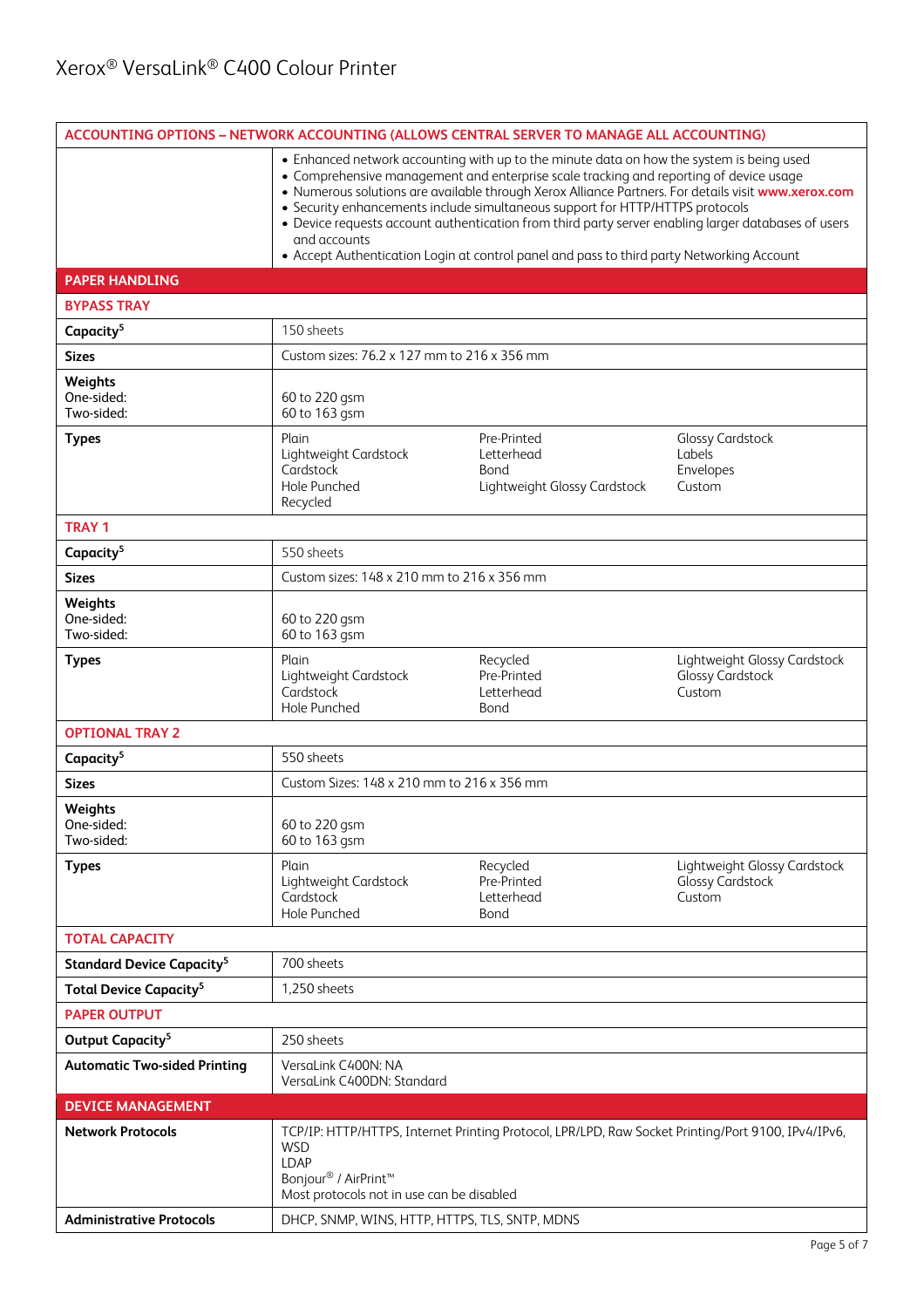| <b>REMOTE CONTROL PANEL</b>                                  |                                                                                                                                                                                                                                                                                                                                                                                                                                               |  |  |
|--------------------------------------------------------------|-----------------------------------------------------------------------------------------------------------------------------------------------------------------------------------------------------------------------------------------------------------------------------------------------------------------------------------------------------------------------------------------------------------------------------------------------|--|--|
|                                                              | • Enables faster, more convenient technical support and user training<br>. IT administrators and other authorized users can control the device remotely from a web page<br>on any device<br>• Remote user experience is identical to performing tasks directly at the device                                                                                                                                                                  |  |  |
| <b>XEROX<sup>®</sup> CENTREWARE<sup>®</sup> WEB SOFTWARE</b> |                                                                                                                                                                                                                                                                                                                                                                                                                                               |  |  |
|                                                              | • A Web-based server application for network administrators that permits web browser-based device<br>management from any workstation, whether running Windows or UNIX or any other operating<br>system<br>• Works with any SNMP-managed printer from any manufacturer<br>• Provides help with device discovery and installations, health checks and troubleshooting, and<br>device upgrades, as well as basic accounting and asset management |  |  |
|                                                              | XEROX <sup>®</sup> EMBEDDED WEB SERVER - INTEGRATED DEVICE WEB PAGE                                                                                                                                                                                                                                                                                                                                                                           |  |  |
| <b>Device Status</b>                                         | • Tray status/contents<br>• Consumables status<br>• Billing/Usage<br>• Quick Links<br>• Online Support                                                                                                                                                                                                                                                                                                                                        |  |  |
| <b>Print Queue Viewing</b>                                   | Job print queue management-view and delete                                                                                                                                                                                                                                                                                                                                                                                                    |  |  |
| <b>Job Submission</b>                                        | Print-ready files (PS, PCL, PDF, XPS, JPEG)                                                                                                                                                                                                                                                                                                                                                                                                   |  |  |
| <b>Device Administration</b>                                 | Allows simple, remote installation setting of configuration options and management of the device                                                                                                                                                                                                                                                                                                                                              |  |  |
| <b>Browsers</b>                                              | Microsoft <sup>®</sup> Internet Explorer <sup>®</sup><br>Microsoft Edge <sup>™</sup><br>Mozilla <sup>™</sup> Firefox <sup>®</sup><br>Apple® Safari®<br>Google Chrome <sup>™</sup>                                                                                                                                                                                                                                                             |  |  |
| <b>REMOTE SERVICES</b>                                       |                                                                                                                                                                                                                                                                                                                                                                                                                                               |  |  |
| <b>Automated Meter Reading</b><br>(AMR)                      | Automates the process of collecting and submitting meter reads for tracking and billing of Xerox®<br>device usage. Eliminates the need for time-consuming end-user involvement and ensures that meter<br>reads are submitted to Xerox on time.                                                                                                                                                                                                |  |  |
| <b>Automated Supplies</b><br>Replenishment (ASR)             | Automatically orders supplies for Xerox output devices based on actual usage, eliminating the need<br>to manually manage supplies inventory.                                                                                                                                                                                                                                                                                                  |  |  |
| MaintenanceAssistant                                         | Offers a fast (and free) way to resolve potential issues and receive assistance and automate the<br>troubleshooting/repair process. Diagnostic data is sent to Xerox®, allowing for problems to be solved<br>faster with increased uptime.                                                                                                                                                                                                    |  |  |
| <b>WHAT'S IN THE BOX</b>                                     |                                                                                                                                                                                                                                                                                                                                                                                                                                               |  |  |
|                                                              | VersaLink C400 Colour Printer<br>Starter Capacity Print Cartridge: One of each (Cyan, Magenta, Yellow: 2,000 print capacity <sup>6</sup> , Black:<br>3,000 print capacity <sup>6</sup><br>Software and Documentation CD (Safety, Regulatory, Recycling and Disposal Guides, Print Drivers,<br>and Warranty Statement)<br><b>Installation Guide</b><br>Quick Use Guides<br>Power cord                                                          |  |  |